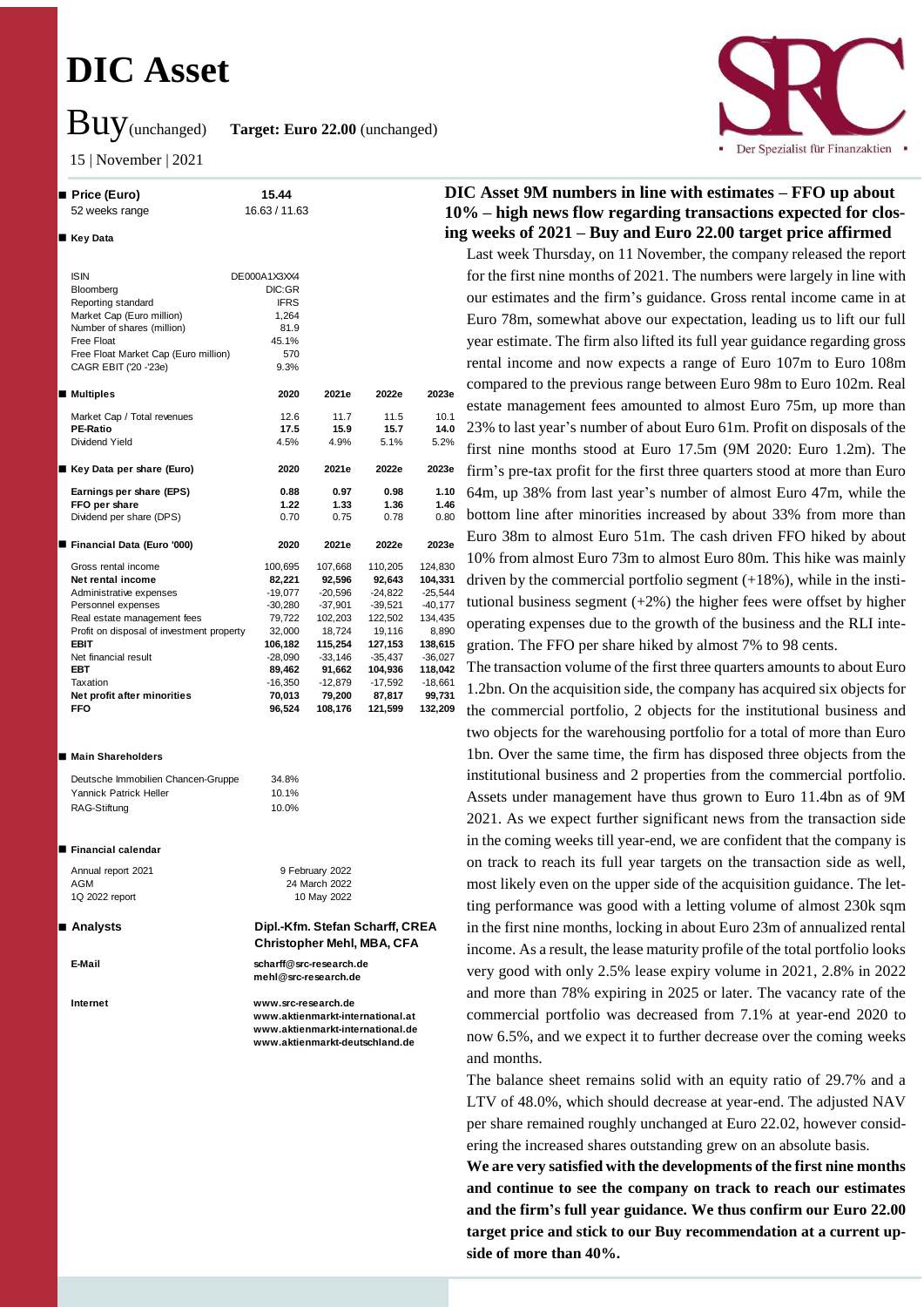





### DIC Asset AG

**Sub-segment:** Commercial property investor CEO Sonja Wärntges Own book / Institutional Business / Managed Accounts CIO Johannes von Mutius (transaction, asset and property management) Patrick Weiden

**Industry: Construction Construction Construction Real Estate Management Board of DIC Asset** Christian Bock

| Region:      | Germany   | <b>Supervisory B</b> |
|--------------|-----------|----------------------|
| Headquarter: | Frankfurt | Prof. Dr. Gerh       |
| Foundation   | 1998      | Klaus-Jürgen!        |
| Employees:   | 286       | Prof. Dr. Ulric      |
|              |           | <b>Eberhard Vett</b> |
| IR Contact:  |           | Michael Zahn         |

Dipl.-Kfm. Peer Schlinkmann, CIRO Rene Zahnd P.Schlinkmann@dic-asset.de

**Region:** Germany **Supervisory Board of DIC Asset:** Prof. Dr. Gerhard Schmidt **Foundation** 1998 Klaus-Jürgen Sontowski **Employees:** 286 Prof. Dr. Ulrich Reuter Eberhard Vetter

DIC Asset is a strong commercial properties player in the German market with two strong and more or less equally weighted pillars or businesses, which help for a very complementary income and investment structure.

In the Commercial Portfolio DIC Asset does on balance sheet investmenst for their own books , in particular office properties that offer a stable cash income (core / core plus) as well as some value add properties which need more attention to reduce vacancy and increase the intrinsic cash flow in mid-term, in particular by repositioning or revitalization of some assets. This strategy is complemented by an intelligent cycle management to sell some properties at the right time for portfolio optimization and generating additional trading profits. The commercial portfolio has a size of almost Euro 2.2bn at present. A new focus will be laid on logistics assets in future.

In the second pillar, the Institutional Business, the company launches diversified real estate funds for many years, as the DIC Office Balance I was initiated in 2010 and DIC Office Balance II in 2014 and DIC Office Balance III in 2015, all with targeted AuM between Euro 300m and Euro 450m. DIC also initiated funds outside the office topic, for instance with the DIC Retail Balance I fund, which came in Sepptember 2017 with a size of about Euro 250m or the new RLI-GEG Logistics & Light Industrial III fund with a volume of Euro 400m. The institutional business offers a great range of fees for set-up, transactions, asset and property management services for the funds, club deals and and individual mandatess. In addition to a broad income stream from servicing fees there are lucrative equity returns from the co-investment stakes. The assets under management in the Institutional Business steeply increased by almost 50% in 2019, from Euro 3.9bn to Euro 5.7bn and again steeply to Euro 7.6bn in 2020.All activities in the field of fund business (third party mandates) have been bundled under the GEG roof. Both pillars, the Commercial Portfolio and the Institutional Business , are serviced from the group's own asset and property management platform, named DIC Onsite, with branches in Frankfurt, Mannheim, Dusseldorf, Cologne, Hamburg, Munich and Berlin. The institutional business offers a very steady and lucrative income stream of management fees as well as transaction-related fees and performance fees. In 2020 the real estate management fees significantly hiked 27% to Euro 80m. Another milestone was the takeover of Munich based RLI investors in December 2020 (closing January 2021) with over Euro 700m Assets under Management. This helps to sharpen the profile of DIC in the field of logistics investments and helps to cross sell logistics assets to GEG clients and vice versa. With the RLI deal and further transactions, the total assets base grew to Euro 11.4bn at 9M 2021. The company aims to reach a Euro 15bn asset base in the mid-term. We assume this is very realistic until year-end 2023 or mid 2024.

The FFO I result of 2020 was at high Euro 96.5m, almost 2% higher than the Euro 95.0m result in 2019, despite the challenging pandemic situation. For 2021 DIC Asset forecasts a realistic range of Euro 106m to Euro 110m for the FFO I result, based on the higher asset basis and the additional income of RLI Investors takeover (c. Euro 4m for 2021 EBITDA).



### 2021 Guidance and 9M status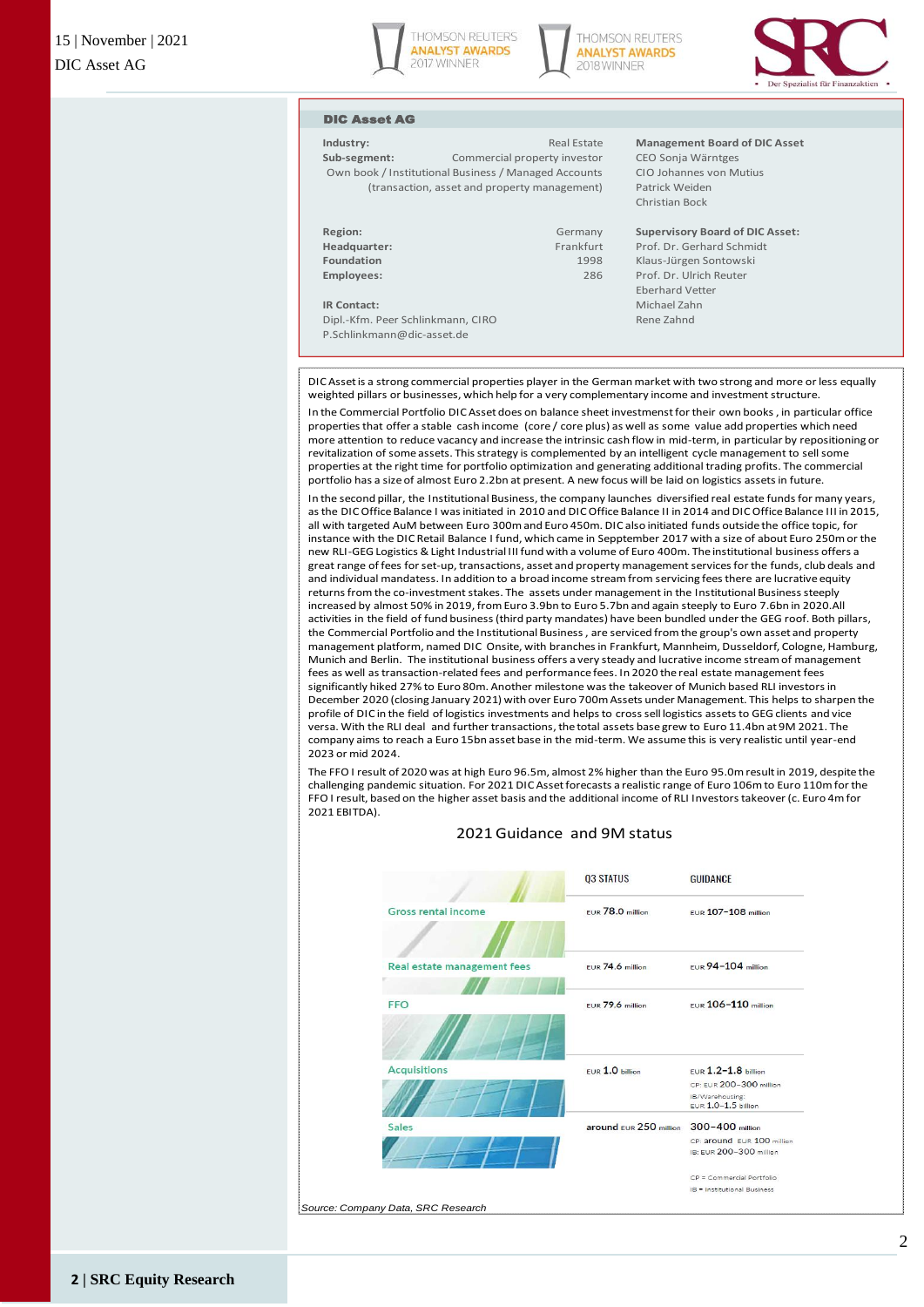**Strengths**



**THOMSON REUTERS ANALYST AWARDS** 2018 WINNER



# **SWOT Analysis**

 The company has a very experienced management team that has a broad network in the industry and a high level of combined knowledge in investments, asset and property management and real estate finance and a year-long and outstanding track record in transactions to foster group's overall earnings with a lucrative deal pipeline.

- The company has its own property management platform (DIC Onsite) operating from 7 German cities in all German core regions for commercial properties, in particular office properties. With DIC Onsite the firm covers the entire value chain for the own properties and third party properties and exploits its platform in a perfect way.
- The commercial portfolio with 95 properties and about 1,500 rental contracts for an annual rental income of about Euro 105m is a very solid base to deliver a steady cash flow. This stable business is complemented by a lucrative Institutional Business to satisfy the growing demand for stable and lucrative yielding assets from different types of institutional investors. DIC Asset serves a long list of first class clients with demanding and often tailor-made products. Thus, the institutional business is a perfect completion for the group's earnings structure with the additional inflow of asset, property management and set up fees as well as lucrative transaction related fees for buying or selling the properties for the funds and other third party mandates. The RLI Investors takeover in December 2020 strengthens the new logistics footprint and offers some decent cross sell potential.
- The diversity of business gives DIC Asset a brighter scope in the market, as the company is offered more than 2,000 properties each year. The huge scope in the market gives a bigger impetus at typical market participants, such as banks, real estate brokers and construction firms.
- The business model as investor AND property manager is not very common in Germany, but more in other countries. We assume that with a longer history and track record of the own trading platform the company gets a higher visibility for their success story which will also translate into higher prices for the DIC Asset share. The hike in dividend from 66 Cents to 70 Cents offers a decent yield far above 4%. **Weaknesses**

# **Opportunities**

**Threats**

- There are synergies at the cost side of institutional business after the GEG takeover of about Euro 3.0m to Euro 3.5m, coming from 2020 on. The RLI Investors takeover also might offer synergies and of course important cross sell potential. More M & A deals might come in midterm to boost the growth of assets base in Institutional Business, in office and / or logistics.
- The firm has a very high transparency level with all new EPRA key indicators in their annual report and publishes the annual and quarterly numbers quite early, which should give further credit and higher appreciation at investors.
- A promotion of the DIC Asset share from the SDax to the higher MDax index in the mid-term would be a pushing impetus for the share price. For the moment, the free float market cap is too low, and with 34% of the shares held by Deutsche Immobilien Chancen Group and 10% by RAG Foundation it is a way to go to bring up free float market cap. The mid-term growth of portfolio to Euro 15bn in the next 3-4 years might still offer the opportunity for MDax.
- A severe economic downturn or shocks like the current Corona pandemic would not impair the P & L so much, as the firm does cost accounting. But the institutional demand for commercial properties could decline with a decelerating demand for office space. Furthermore, the letting performance for new lettings or prolongations might dwindle. The 2021 letting performance and space demand draw another picture, so far.
- The general trend for more working in home office accelerating in pandemic times might have a dampening effect on the general space demand. In general, some new economic research reports show that the "working from home effect" on the space demand is overestimated.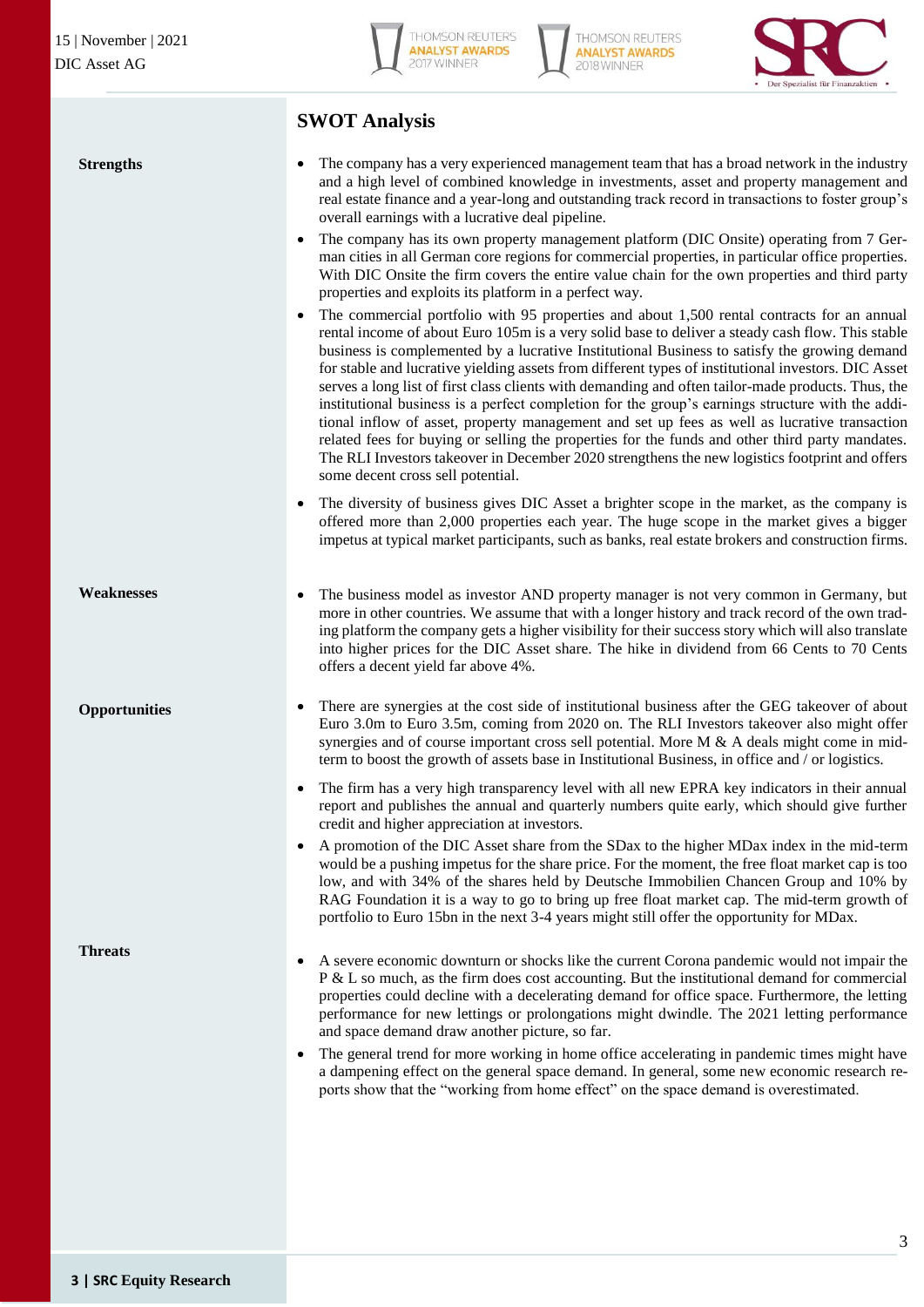# 15 | November | 2021

# DIC Asset AG



THOMSON REUTERS<br>**ANALYST AWARDS**<br>2018 WINNER



| <b>DIC Asset AG</b><br>31/12 IFRS ('000)                                       |                               |                               |                                 |                                 |                                 |                                 | <b>CAGR</b> |
|--------------------------------------------------------------------------------|-------------------------------|-------------------------------|---------------------------------|---------------------------------|---------------------------------|---------------------------------|-------------|
|                                                                                | 2018                          | 2019                          | 2020                            | 2021e                           | 2022e                           | 2023e                           | '20 - '23e  |
|                                                                                |                               |                               |                                 |                                 |                                 |                                 |             |
| Gross rental income                                                            | 100,189                       | 101,942                       | 100,695                         | 107,668                         | 110,205                         | 124,830                         | 7.4%        |
| Ground rents                                                                   | $-810$                        | $-676$                        | $-510$                          | $-561$                          | $-814$                          | $-1,045$                        |             |
| Service charge income on principal basis                                       | 20,438                        | 20,836                        | 22,135                          | 23,788                          | 27,144                          | 30,119                          |             |
| Service charge expenses on principal basis                                     | $-22,941$                     | $-23,565$                     | $-24,029$                       | $-24,358$                       | $-29,145$                       | $-33,445$                       |             |
| Other property-related expenses                                                | $-12,186$                     | $-10,631$                     | $-16,070$                       | $-13,941$                       | $-14,747$                       | $-16, 128$                      |             |
| Net rental income                                                              | 84,690                        | 87,906                        | 82,221                          | 92,596                          | 92,643                          | 104,331                         | 8.3%        |
| Administrative expenses                                                        | $-12,113$                     | $-17,876$                     | $-19,077$                       | $-20,596$                       | $-24,822$                       | $-25,544$                       |             |
| Personnel expenses                                                             | $-18,204$                     | $-27,918$                     | $-30,280$                       | $-37,901$                       | $-39,521$                       | $-40,177$                       |             |
| Depreciation and amortization                                                  | $-29,577$                     | $-34,242$                     | $-38,774$                       | $-42,178$                       | $-43,558$                       | $-44,102$                       |             |
| Real estate management fees                                                    | 33,639                        | 62,883                        | 79,722                          | 102,203                         | 122,502                         | 134,435                         | 19.0%       |
| Other operating income                                                         | 585                           | 2,616                         | 2,222                           | 3,855                           | 2,549                           | 2,775                           |             |
| Other operating expenses                                                       | $-730$                        | $-1,979$                      | $-1,852$                        | $-1,449$                        | $-1,756$                        | $-1,993$                        |             |
| Net proceeds from disposal of investment property                              | 86,752                        | 175,973                       | 116,324                         | 126,174                         | 124,563                         | 85,775                          |             |
| Carrying amount of investment property disposed                                | $-68,106$                     | $-135,457$                    | $-84,324$                       | $-107,450$                      | $-105,447$                      | $-76,885$                       |             |
| Profit on disposal of investment property                                      | 18,646                        | 40,516                        | 32,000                          | 18.724                          | 19,116                          | 8,890                           |             |
| Net operating profit before financing activities (EBIT)                        | 76,936                        | 111,906                       | 106,182                         | 115,254                         | 127,153                         | 138,615                         | 9.3%        |
| Share of the profit or loss of associates                                      | 15,829                        | 18,321                        | 11,370                          | 9,554                           | 13,220                          | 15,454                          |             |
| Interest income                                                                | 9,266                         | 10,296                        | 8,670                           | 9,410                           | 8,221                           | 7,231                           |             |
| Interest expenses<br>Profit/los before tax (EBT)                               | $-46,098$<br>55,933           | $-42,660$<br>97,863           | $-36,760$<br>89,462             | $-42,556$<br>91,662             | $-43,658$<br>104,936            | $-43,258$<br>118,042            | 9.7%        |
| Current income tax expenses                                                    | $-6,241$                      | $-13,803$                     | $-14,128$                       | $-4,778$                        | $-7,145$                        | $-8,774$                        |             |
| Deferred tax expenses                                                          | $-2,079$                      | $-3,371$                      | $-2,222$                        | $-8,101$                        | $-10,447$                       | $-9,887$                        |             |
| Tax                                                                            | $-8,320$                      | $-17,174$                     | $-16,350$                       | $-12,879$                       | $-17,592$                       | $-18,661$                       |             |
| Net profit                                                                     | 47,613                        | 80,689                        | 73,112                          | 78,783                          | 87,344                          | 99,381                          | 10.8%       |
| <b>Minorities</b>                                                              | $-78$                         | $-222$                        | 3,099                           | $-417$                          | $-473$                          | $-350$                          |             |
| Net profit after minorities                                                    | 47,691                        | 80,911                        | 70,013                          | 79,200                          | 87,817                          | 99,731                          | 12.5%       |
| <b>FFO</b>                                                                     | 68.0                          | 95.0                          | 96.5                            | 108.2                           | 121.6                           | 132.2                           | 11.1%       |
| Number of shares ('000)                                                        | 69,958                        | 71,713                        | 79,421                          | 81,500                          | 89,500                          | 90,500                          |             |
| Earnings per share                                                             | 0.68                          | 1.13                          | 0.88                            | 0.97                            | 0.98                            | 1.10                            |             |
| FFO per share                                                                  | 0.97                          | 1.32                          | 1.22                            | 1.33                            | 1.36                            | 1.46                            |             |
| Dividend per share                                                             | 0.48                          | 0.66                          | 0.70                            | 0.75                            | 0.78                            | 0.80                            |             |
| <b>Shareholders' Equity</b><br><b>Balance Sheet sum</b><br><b>Equity Ratio</b> | 895,921<br>2,490,051<br>36.0% | 968,778<br>2,657,443<br>36.5% | 1,108,421<br>2,724,168<br>40.7% | 1,162,026<br>3,862,153<br>30.1% | 1,348,718<br>4,325,611<br>31.2% | 1,398,639<br>4,541,892<br>30.8% | 8.1%        |